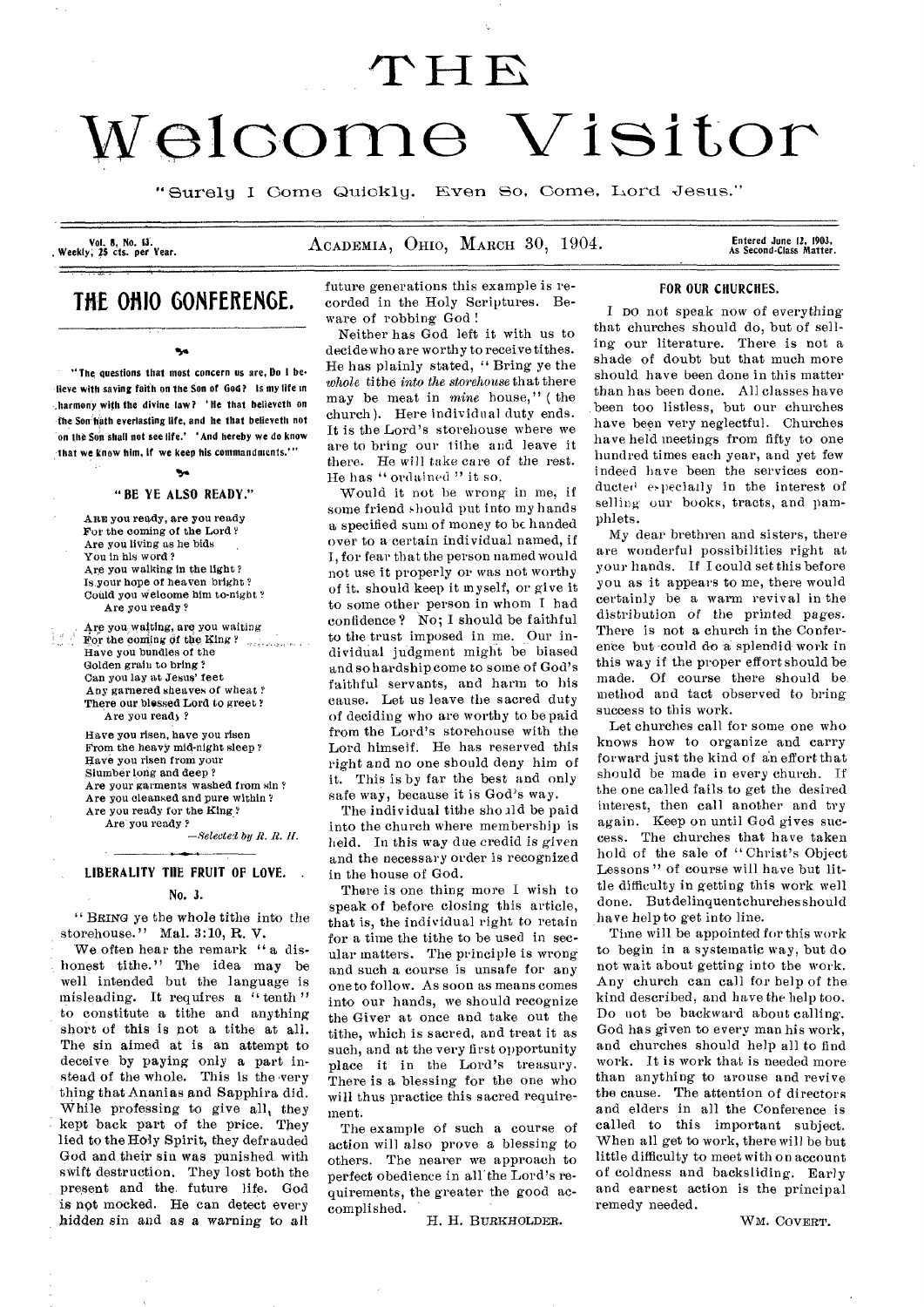# **WITH THE WORKERS.**

Is. "The gospel standard is to be planted in every place where now it is not."

# DELEGATES TO. LAKE UNION CONFERENCE.

THE following delegates have been elected to represent the Ohio Conference at the next biennial session of the Lake Union Conference to be held at Berrien Springs, Mich., about the middle of May, 1904:—

Elders H. H. Burkholder, D. E. Lindsey, R. R. Kennedy, M. C. Kirkendall, W. W. Miller, Prof. J. W. Loughhead, Prof. C. E. Welch, N. S. Miller, Thomas Thornton, G. C. Quillin, Dr. R. W. Walters.

H. H. B.

# Toledo and Cleveland.

VISITOR: A word about my pastorate in Toledo may not be out of place now. During my stay there of two years, some forty-one persons united with that church, eighteen by letter, and twenty-one by profession and baptism. My stay at Toledo was a very happy-experience, as all united in helping me in every way, and it was like a great family in harmony, work, and love.

A few days ago I was privileged to visit Toledo and called upon nine families and my soul was refreshed as I heard their expressions of devotion to the Message. It was my privilege to visit Elder Granger for an hour, and I am glad to find that the church is so willing to co-operate with him, showing him the same kindness shown me, and willing to take hold with him in all good works.

I 'am quite well settled down to work in my new field in Cleveland. The church has accorded me a hearty welcome, and the interest is increasing in our Sabbath and Sunday evening sery ices.

Surely the city is in great need. It was my privilege to-day to attend services in the Y. M. C. A. gymnazium, and hear Dean Peck from Denver, Colo., preach to a great congregation of young men. We were boys together, and had not met for twentyfive years. A cordial invitation was extended to me from all to visit them again. Mr. Peck is now traveling in the Eastern States, raising money to equip a fruit farm of some ninety acres, which is to be covered with tents for consumptive young men to live in and work as they are able for the recovery of their health. The work is being done under the auspices of the Y. M. C. A. D. E. LINDSEY.

Toledo.

SABBATH and Sunday, March 19 and 20, was spent with the Toledo church. We found a united company, of good courage, and ready to assist in every way to forward the Message.

Elder Granger is planning a vigorous campaign with the *Family Bible Teacher* this summer, and is confident he can demonstrate the merits of this method of house to house work.

Brother and Sister Huffaker are .constantly seeing results of their labors and find more openings for Bible study than they can possibly fill. We were glad to find Sister Huffaker's health improving, and sincerely hope she may be able to continue her work with renewed strength.

Toledo presents an excellent field for labor. The administration of "Golden Rule" Jones, mayor of the city, has had a good effect on the people. A disposition to think and act for themselves is a prominent characteristic.

A church building is very much needed and we hope this may be. had in the near future. At the close of the Sabbath morning service, officers, recently elected, were ordained and cheerfully enter ed upon their duties to serve the church.

May the glad tidings of a sooncoming Saviour be heralded by this body of believers so effectively that there may be a constant adding to their members and strength, till the work is done.

and an an annual company of the company of

H. H. BURKHOLDER.

# Cygnet.

WELCOME VISITOR; The Seventhday Adventist church. of this place was organized on Sabbath, Oct. 31, 1903. The number of persons who entered the sacred relation of Christian fellowship was not large. I have remained in this field .during the fall and winter to continue the canvassing work. It has been my privilege to meet with this company upon the Sabbath, and to enjoy the blessing of God with them.

A Sabbath-school was also organized last fall, consisting of about<br>fourteen or fifteen members. The fourteen or fifteen members. membership has since reached about twenty. There are six or eight children attending the school and being instructed in the precious truths of God's word. The adult members are manifesting a good degree of interest in the important lessons on the prophecies, which we have been studying during the qurarter just closing. They

are putting forth commendable efforts to study and understand these prophetic portions of the word of God, which reveal to us the fact that we are living in the closing scenes of this world's history.

There is another encouraging feature of the work here, which I would, aot fail to mention. Our members are manifesting a firm purpose to walkin all the light which is-shinning from the sacred pages in these last days. They have not only accepted truths concerning the Sabbath, the second coming of Christ, etc., but they also believe in the principles of healthful living. Those who have recently come into the faith are willingly, and gladly, laying aside those harmful articles of diet which are pronounced unclean, and forbidden by God's word. They are also giving the cause financial support by the payment of tithes.

I am glad to say that the brethren and sisters of this church are of good courage, are growing in the divine life, and are adding to their knowledge of the word.

Since last fall one lady has accepted the truth, and is awaiting an opportunity for baptism. Several others are also becoming interested, who we hope may obey not far in the future. *J.* 0. YOUNG.

Toledo.

March 19, 1904, was one of the "especial "days in the Toledo church. Elder Burkholder was with us, and occupied the preaching hour. Brother L. S. Whitney, as deacon, and Sister Lottie Whitney, as deaconess, were ordained to their work.

Brother W. H. Granger, our pastor, is now permanently settled among us, and the hearts of the members are a unit, in the affectionate regard in which he is held. We have great confidence in the plans for special religious efforts in this city, which he has outlined for the coming summer.

ANNA M. NICHOLAS, *Clerk.* 

### Medina.

DEAR READERS: We wish to report the organization of a small Sabbathschool in Medina, organized three months ago by Brother C. E. Welch. We have a membership of ten, with a good interest, considering the severe weather; and now that spring is coming, we are in hopes that the outside interest will increase. We have no public place of assembly, but hold Sabbath-school at a private dwelling. It is a source of comfort and blessing to us who have so long been isolated. We believe our efforts will not be in vain. MRS. ALMA ZALABAK, Sec.  $\cdot$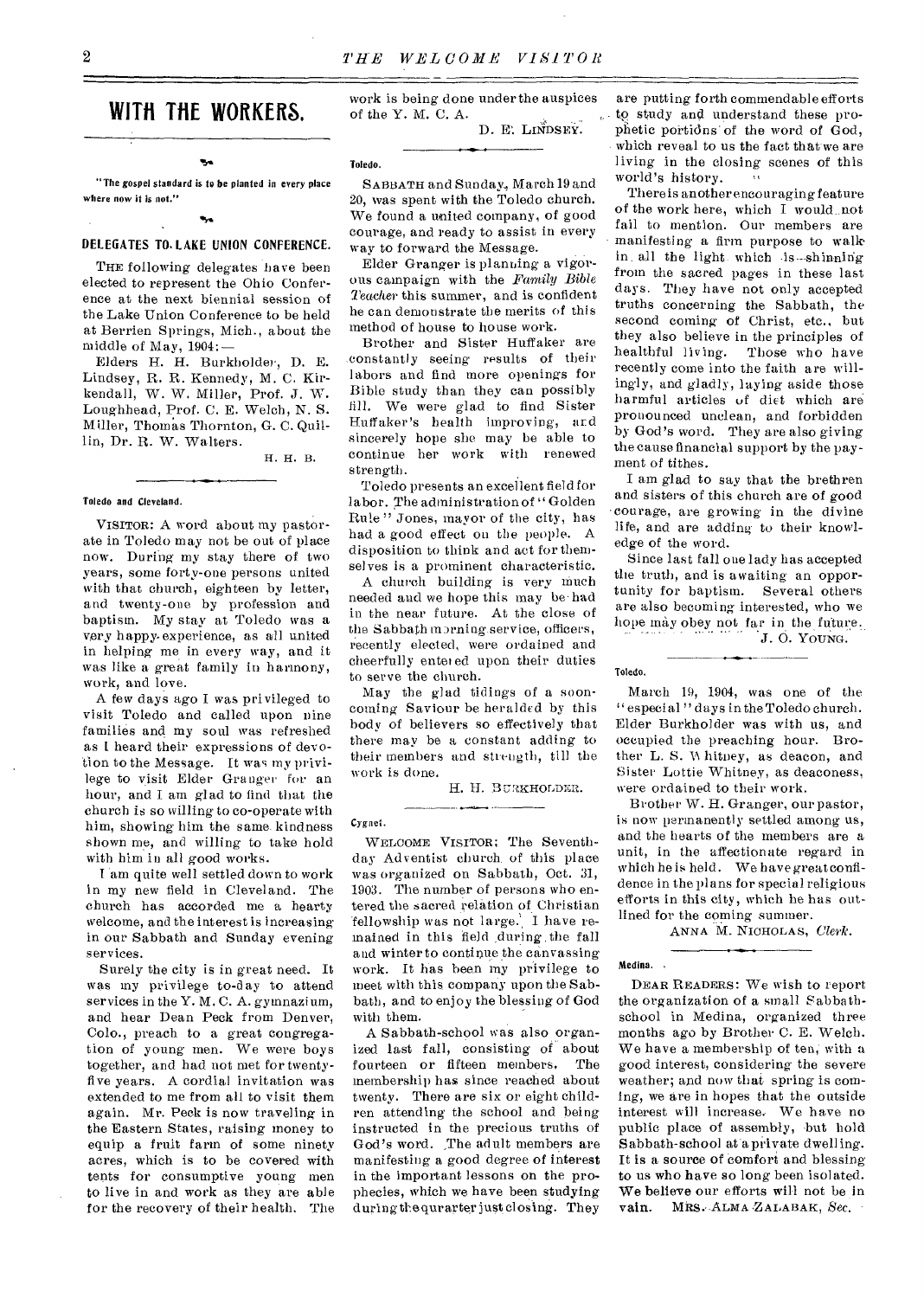# EDUGATIONAL.

"By binding your children to yourselves and to God, fathers and mothers and children became laborers together with God."

# 54 PARENTAL RESPONSIBILITY:

THE promise had been made that the house of Aaron should walk before God forever; but this promise had been made on condition that they should devote themselves to the work of the sanctuary with singleness of heart, and honor God in all their ways, not serving self, nor following their own perverse inclinations. Eli and his sons had been tested, and the Lord had found them wholly unworthy of the exalted position of priests in his service. And God declared, "Be it far from me." He could not accomplish the good that he had meant to do them, because they failed to do their part.

The example of those who minister in holy things should be such as to impress the people with reverence for God, and with fear to offend him. When men, standing "in Christ's stead "\* to speak to the people God's message 'of mercy and reconciliation, use their sacred calling as a cloak for selfish or sensual 'gratification, they make themselves the most effective agents of Satan. Like, Hophni and Phinehas, they cause men to "abhor the offering of the Lord." They may pursue their evil, course in secret for a time; but when at last their true character is exposed, the faith of the people receives a shock that often re• sults in destroying their confidence in religion. There is left upon the mind a distrust of all who profess to teach the word of God. The message of the true servant of Christ is doubtfully received. The question constantly arises, " Will not this man prove to ha like the one we thought so holy, and found so corrupt?" Thus the word of God loses its power upon the souls of men.

# Fearful. Consequences.

In Eli's reproof to his sons are words of solemn and fearful import,—words that all who minister in sacred things would do well to- ponder: "'If one man sin against another, the judge shall judge him; but if a man sin against the Lord, who shall intreat-for him?" Had their crimes injured only their fellowmen, the judge might have made reconciliation .by appointing a pen- -alty, and requiring restitution; and thus the offenders might have been

 $\mathcal{L}^{(1)}$ 

\*2 Cor. 5: 20.  $\mathbb{R}^3$ 

pardoned. Or had they nc t been guilty of a presumptuous sin, a sin-offering might have been presented for them. But their sins were so interwoven with their ministration as priests of the Most High, in offering sacrifice for sin; the work of God was so profaned and dishonored before the people, that no expiation could be accepted for them. Their own father, though himself high priest, dared not make intercession in their behalf; he could not shield them from the wrath of God. Of all sinners, those are most guilty who cast contempt upon the means that heaven has provided for man's redemption,— who "crucify to themselves the Son of God afresh, and put him to an open<br>shame."\* MRS. E. G. WHITE. MRS. E. G. WHITE.

You need not break the glasses of a telescope or ceat themover with paint in order to prevent you from seeing through them. Just breathe upon them, and the dew of your breath will shut out all the stars. So it does not. require great crimes to hide the light of God's countenance. Little faults can do it just as well.—H. *W. Beecher.* 

# TO ALL OUR YOUNG PEOPLE.

MY DEAR YOUNG FRIENDS: For sometime my mind, has been turning toward you and I have longed to have a good personal visit with each one of you. But 'not having that privilege, neither having your names and addresses so as to write a letter to each of you, I find myself at present obliged to use this general means of communication with you. I hope that each one of you who reads this will regard it as a personal letter from me to you and that what is said here is just what I would wish to write or to speak to you-personally, had Ithe opportunity.

I presume you feel, that there has not been much attention paid to you as one of the members of our Father's .family and as a worker in his vineyard (for we are all workers for him, if we belong to his family). I must confess that there has not been as much done to encourage you and to make you feel that you are my brother or my sister as there should have been. But if you will forgive us this time. .we will try hard to prevent the press of work in the other departments from robbing you of your share of attention, and we will- seek to help you to realize in a practical way that you are just as valuable in the sight of the Lord as any one else.

. The Lord has need of you—you who are reading this now—as a worker for him. He loves you dearly, even to

that extent that he gave up his life that you might escape the effects of sin.

Do I express your feelings when I say that you are sometimes tempted to believe that he does not notice you, that he will not save you, or that he cannot use you as a worker for him? If I do, and you are ever tempted thus again, will you-remember that these temptations are nothing but sly insinuations of Satan, and that he is seeking to throw you off your feet and discourage you? The Lord has spoken good of our young people. He has said that they are the' ones who will carry this work on to victory. He has also told us that this work will triumph gloriously. Those who ate faithful in carrying the work shall shine as the stars forever and ever. Can we afford to become indifferent or cold in his service when there is such a giorious, eternal reward awaiting the faithful, and such a short period of worldly pleasure for the lovers of worldly things?

Do you not think that by banding ourselves together we can be a source of strength to each other? Would you like to belong to a society that would help you to become a stronger and better young man or young woman ? Some of our young people do belong to local . societies- in their churches. Do you ? If not, and you desire to communicate with someone who will take an interest in you, if you will write me a good personal letter, telling me the desires and ambitions that you experience in your Christian life, 1 will promise to answer your letters just as soon as I can.

Do not become discouraged if you do not hear from me immediately. It only indicates that I am away from home seeking to help some one else on in the Christian way, and I will give attention to your letter just as soon as I return. I greatly desire to help you all I can, and whether you belong to a society or not, and have a longing for a deeper growth in grace, let me hear from you. We want to build up here in Ohio a society of strong, vigorous and faithful young men and women which will prove to be a valiant army for the Lord, using spiritual weapons rather than carnal in our warfare for our great Leader.

I should also be glad to hear from the leaders of all the societies as to how the work is progressing with you.

Trusting that God is blessing every one of you abundantly, and that you will respond promptly to the call for better preparation and service for the Master, I remain,

Your true Christian friend,

CHAS. E. WELCH, *Ed. Sec.*